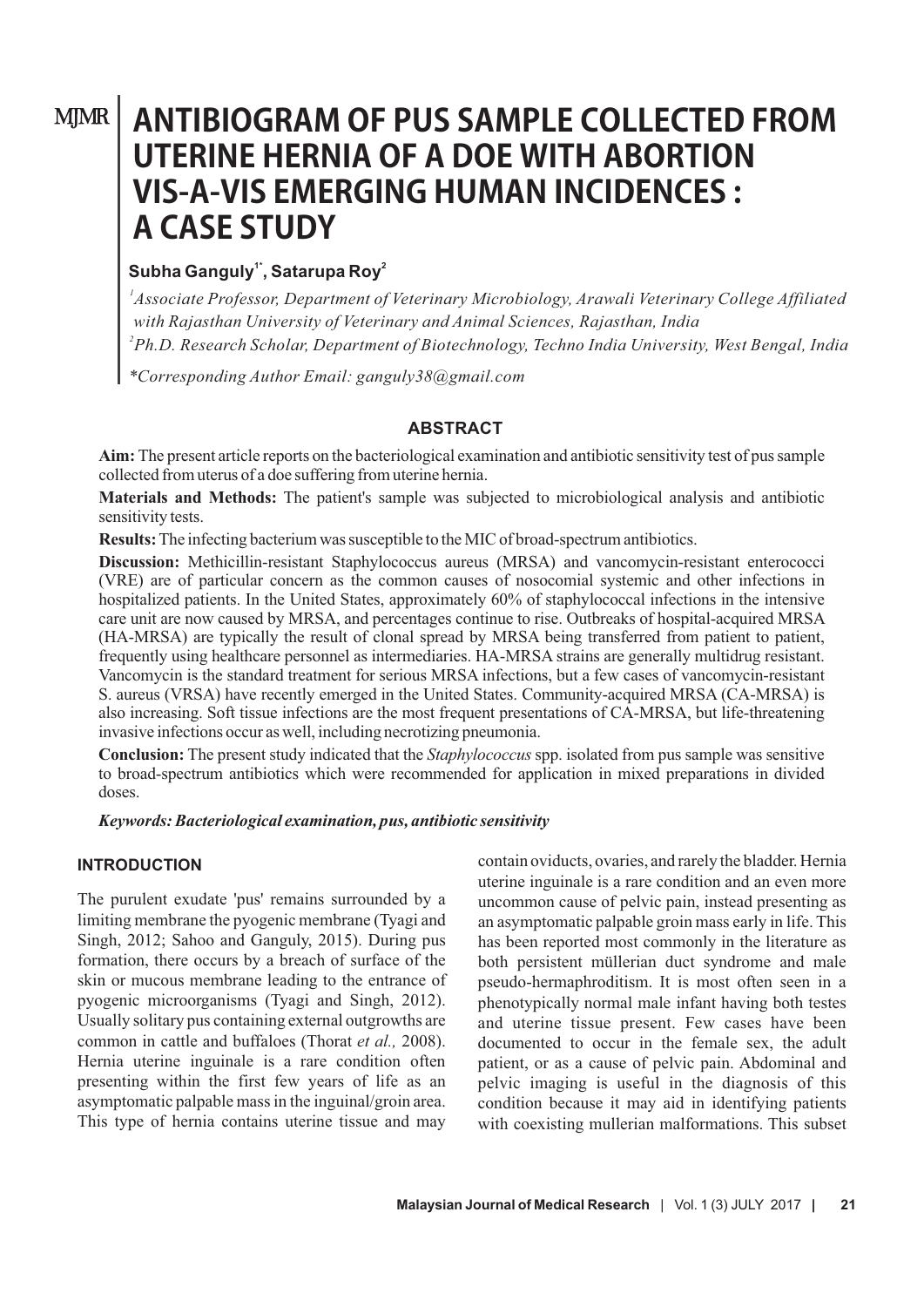may be at higher risk for hernia uterine inguinale, and, if presenting with complaints of pain or inguinal mass, it should likewise be considered in the differential diagnosis (Mandel, Beste & Hope, 2010)

Carbapenems were the most active drugs tested against most of the bacterial species. E. coli and P. mirabilis remained susceptible to most of the drugs tested. Mean rates of resistance to 9 of the 12 drugs tested increased with *Acinetobacter spp*. Rates of resistance to ciprofloxacin increased over the study period for most species. Ceftazidime was the only agent to which a number of species (*Acinetobacter. spp., C. freundii., E. aerogenes., K. pneumoniae., P. aeruginosa* and *S. marcescens*) became more susceptible. The prevalence of multidrug resistance, defined as resistance to at least one extended-spectrum cephalosporin, one aminoglycoside, and ciprofloxacin, increased substantially among ICU isolates of *Acinetobacter spp., P. aeruginosa, K. pneumoniae* and *E. Cloacae* (Lockhart *et al.,* 2007)

The prevalence and antibiotic susceptibilities patterns of bacterial isolates from pus samples collected from patients in a tertiary care hospital of Punjab, India were determined by Trojan *et al.*, (2016). *E. coli was the most*  prevalent pathogen (51.2%) followed by *Staphylococcus aureus (21%), Klebsiellapneumoniae (11.6%),Pseudomonas aeruginosa (5.8%), Citrobacter spp. (3.5%), Acinetobacter baumannii(2.3%), Proteus mirabilis (2.3%), and Streptococcus spp. (2.3%).E.coli, K.pneumoniae, A.baumannii, and Citrobacter* isolates were resistant to multiple antibiotics including higher generation cephalosporins. S.aureus and Streptococcus isolates were sensitive to cloxacillin and vancomycin (Trojan *et al.,* 2016).

Zhang *et al.,* (2014) examined a total of 41 patients with severe intra-abdominal infection (SIAI) induced by abdominal trauma from which 123 abdominal pus samples were obtained. A total of 297 strains were isolated in which Gram-negative bacteria, Gram-positive bacteria and fungi accounted for 53.5 (159/297), 44.1 (131/297) and 0.7% (2/297), respectively. Anaerobic bacteria accounted for 1.7%. The five predominant bacteria were *E. coli, S. aureus, K. pneumoniae, Enterococcus faecalis* and *P. aeruginosa. E. coli* was highly susceptible to cefoperazone (91%) and imipenem (98%), while Gram-positive cocci were highly susceptible to teicoplanin (100%) and linezolid (100%). *S. aureus* was 100% susceptible to vancomycin and *K. pneumoniae* was highly susceptible to imipenem (100%) and amikacin (79%). *P. aeruginosa* was the most susceptible to ciprofloxacin (90%).

Gram-positive bacteria are common causes of bloodstream and other infections in hospitalized patients in the US and the percentage of nosocomial bloodstream infections caused by antibiotic-resistant gram-positive bacteria is increasing. The mechanisms of methicillin resistance are the same for CA-MRSA and HA-MRSA, but susceptibilities to non–â-lactam antibiotics often differ. CA-MRSA exhibits broader antibiotic susceptibility than does HA-MRSA (Rice, 2006).

Catarino *et al.,* (2015) investigated on a total of 130 women performed two consecutive self-HPV samples. Randomization determined which of the two tests was performed first: self-HPV using dry swabs (s-DRY) or vaginal specimen collection using a cytobrush applied to an FTA cartridge (s-FTA). After self-HPV, a physician collected a cervical sample using liquidbased medium (Dr-WET). HPV types were identified by real-time PCR.

The present study was conducted to identify the aetiology and the antibiotics/ antibacterial drugs which show sensitivity against the various pathogenic agents involved in the pus formation form the case of uterine hernia.

#### **MATERIALS AND METHODS**

The pus sample was collected by draining from auterine hernia case of a miscarried doe with macerated foetus presented for clinical examination at the Teaching Veterinary Clinical Complex (T.V.C.C.) of Arawali Veterinary College, Sikar during May 2017. The collected pus sample was then brought to the Department of Veterinary Microbiology of Arawali Veterinary College, Sikar for bacteriological examination and reporting.

The specimen was incubated overnight in nutrient broth medium. The pus sample was examined (Buxton and Fraser, 1977) by bacterial culturing on nutrient agar plate followed by staining by Gram's Method.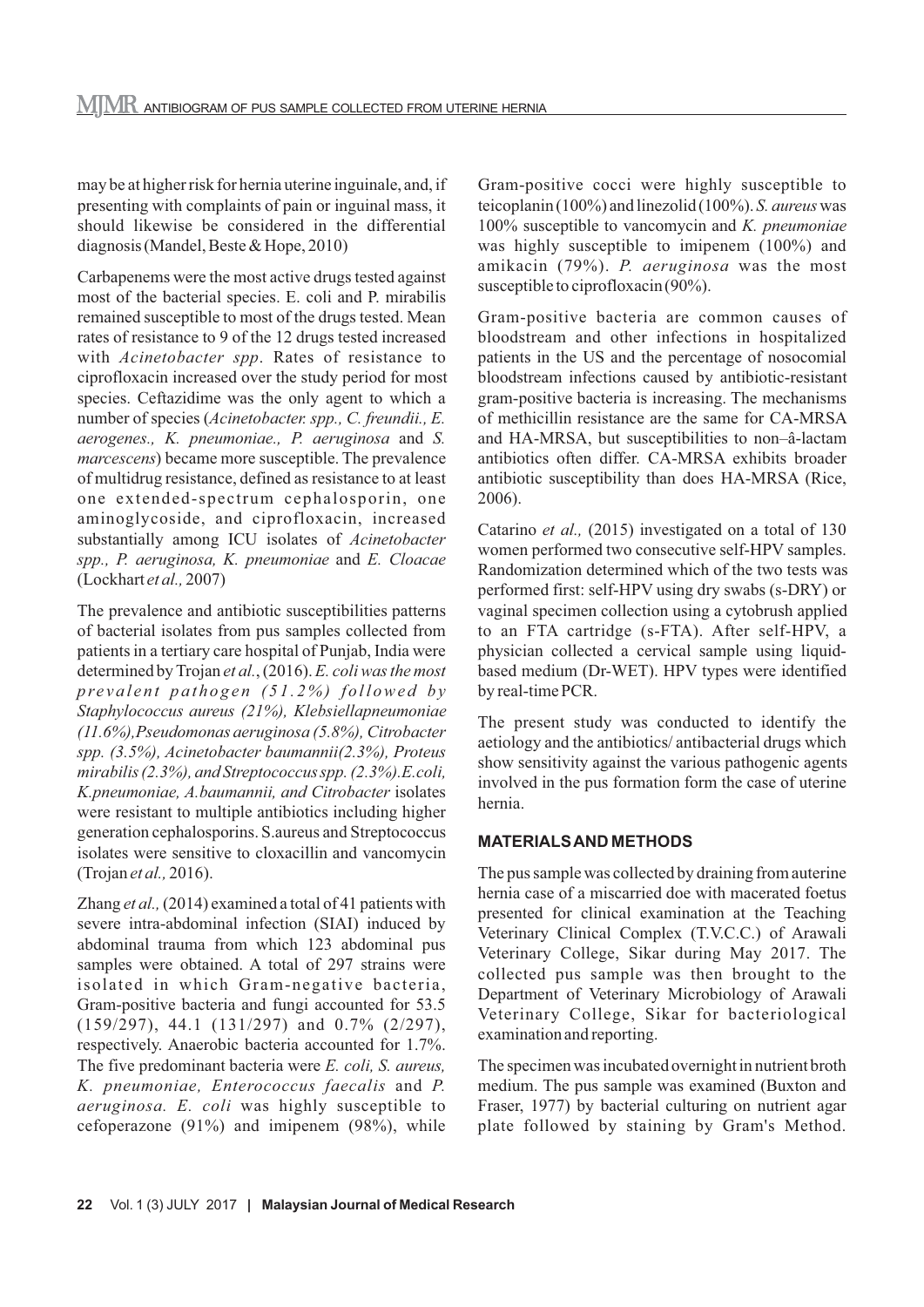Antibiotic sensitivity test was carried out by Kirby-Bauer antibiotic disc diffusion assay method (Sinha, 2006) on Mueller-Hinton agar with certain modifications (Ganguly *et al.,* 2015) using antibiotic discs (Titan Biotech Ltd., Bhiwadi, Rajasthan, India) available at the department. The concentration of antibiotic in each filter paper disc was as per the specification of the manufacturer required for laboratory purpose. Then spread plate method of bacterial culture was done from the pus sample followed by its incubation at  $37^{\circ}$ C for 24 h in a B.O.D. incubator installed at the department.

#### **RESULTS**

The pus sample was subjected to spread plate culture on Nutrient agar media plates. Grams' method of staining with the isolated pure colony revealed Gram positive cocci arranged in clusters or clumps when examined under the high power magnification of the compound microscope. To obtain pure bacterial colonies it was subcultured on Nutrient agar plates. It revealed the presence of circular, convex, glistening colonies with full regular edges after incubation. The bacteria were determined to be grouped under *Staphylococcuss*. (Cruickshank *et al.,* 1975; Finegold and Martin, 1982; Ananthanarayan and Paniker, 2009).

Antibiotic assay revealed the bacterial isolates to be highly sensitive to the minimum inhibitory concentration (MIC) of antibiotics, amikacin (30 mcg), tetracycline (30 mcg) and ceftriaxone (30 mcg) respectively. The degree of sensitivity was determined on the basis of zone of inhibition produced by the isolated bacteria after exposure to the particular antibiotics and after comparison with the minimum inhibitory concentration of the respective antibiotic.

#### **DISCUSSION**

The outcomes of the present study were in concurrence with these findings of Ayub *et al.,* (2015) who reported for the most common pathogens isolated from wound and sepsis were *S. aureus* and coagulase negative *Staph*. The potential microorganisms isolated were gram positive cooci (Beta haemolytic streptococci, *Erthrococci, Staphylococci*), gram negative aerobic rods (*Enterobacter spp., Escherchia coli, Klebsiella spp.*), anaerobes (*Bacteroides, Clostridium*) fungi (Yeasts, *Aspergillus*). Most of the pathogens are

susceptible to vancomycin and ciprofloxacin that is 36.3% and 33.40% respectively while the most resistant drug was ceftriaxone. The culture sensitivity tests showed that numerous and multi drug resistant microorganisms are involved in wounds infection and sepsis. By determining a coefficient approach to the microbiological management of wound complications, meaningful savings in cost and time (i.e. nursing, medical, and microbiological) may be captured while allowing prompt and suitable treatment for the patient.

The present study revealed the findings similar to that of Trojan *et al.,* (2016) determined the prevalence and antibiotic susceptibilities patterns of bacterial isolates from pus samples collected from patients in a tertiary care hospital of Punjab, India. *E. coli* was the most prevalent pathogen (51.2%) followed by *Staphylococcus aureus* (21%), *Klebsiella pneumoniae* (11.6%), *Pseudomonas aeruginosa* (5.8%), *Citrobacter spp.* (3.5%), *Acinetobacter baumannii* (2.3%), *Proteus mirabilis* (2.3%), and Streptococcus spp. (2.3%). *E. coli, K. pneumoniae*, *A. baumannii and Citrobacter isolates was resistant* to multiple antibiotics including higher generation cephalosporins. *S. aureus* and *Streptococcus* isolates were sensitive to cloxacillin and vancomycin. However, *P. aeruginosa, P. mirabilis*, and *Streptococcus* isolates were found to be less resistant to the spectrum of antibiotics tested.

Ruiz *et al.*, (2016) reported *Staphylococcus aureus* is a major cause of nosocomial bacteraemia worldwide, and it has been associated with a high morbidity and mortality rate. Since its discovery in 1880 this microorganism has been able to develop resistance to different antibiotics to which it has been exposed. However, the main events in the evolution of *S. aureus* have been the emergence of resistance to methicillin and the progressive increase of vancomycin MICs, which has been described as 'MIC creep'. The present research findings were in accordance to the findings of Ruiz *et al*., (2016).

On the contrary, Seifoleslami, Safari, & Khameneie, (2015) determined from a total of 350 high vaginal swab specimens collected from fertile and infertile females. Out of the 350 collected samples, eleven were positive for *M. hominis* (3.14%), fifteen were positive for *U. urealyticum* (4.28%) and five were positive for both of them (1.42%). Prevalence of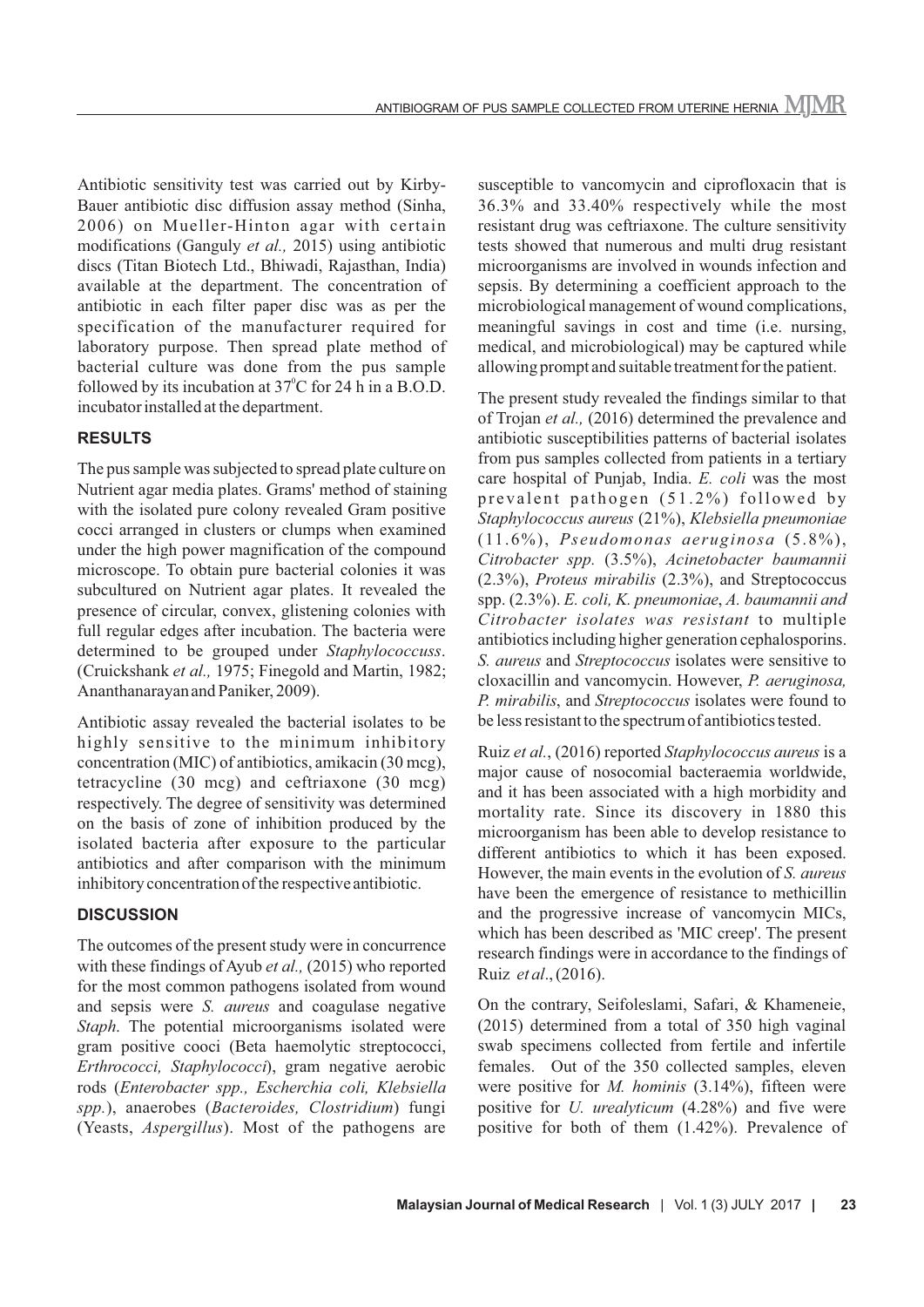*U. urealyticum and M. hominis* in the high vaginal parts of infertile females was higher than fertile females (*P*<0.05). The results of traditional method were also confirmed, using the PCR amplification of urease gene of *U. urealyticum* and 16SrRNA gene of the *M. hominis*. *Ureaplasma urealyticum* and *M. hominis* had a higher prevalence in the high vaginal samples collected during the summer season. Madico *et al.*, (1998) developed a PCR test using vaginal swab samples for the detection of *T. vaginalis* was developed to add *T. vaginalis* infection to the growing list of STDs that can be detected by DNA amplification techniques.

Krech *et al.*, (2009) used a dual collection device containing flocked and wrapped rayon swabs were used to collect vaginal and cervical samples from 494 women. The swabs were separated into individual tubes and sent to the laboratory in a dry state, where they were hydrated and tested for high risk HPV DNA [Digene-Qiagen hybrid capture 2] and *Chlamydia trachomatis* using in-house real-time PCR. The flocked swabs identified more high risk HPV and *C. trachomatis* infections from both sampling sites. However, the present study was carried out on animal subjects and did not reveal any similarity with the findings of Krech *et al.,* (2009) and Seifoleslami, Safari, & Khameneie (2015).

The overall lab investigation results obtained on cultural properties of the bacteria and its antibiotic disc diffusion assay revealed in the present study were supported by the findings of Zhang *et al.,* (2014), Ganguly *et al.*, (2015) and Ganguly (2016, 2017) respectively who found out that *Staphylococcus aureus visine* of the most predominant bacteria involved in the infection leading to pus formation due to infection in various cases and that the infecting etiology showed

# **REFERENCES**

- Ananthanarayan, R. & Paniker, C.K., (2009). Jayaram. Textbook of Microbiology, 8<sup>th</sup> edition, Universities Press (India) Pvt. Ltd. Hyderabad, India.
- Ayub, M., Rizwan, H., Siddique, S. & Maryam, U. (2015). Isolation of pathogens causing sepsis, pus and infected wounds from critical care unit: a retrospective study. *Annals of Clinical and Laboratory Research*, 3(4), pages 7.
- Buxton, A. & Fraser, G., (1977). *Animal Microbiology,* Vol. 1,

antibacterial drug(s).

# **CONCLUSION**

The present study revealed the presence of *Staphylococcusspp*. in the pus sample collected from the case of cow abscess. The bacterial strain was found to be sensitive to broad spectrum antibiotics which was reported and recommended to the T.V.C.C. for administration in mixed preparations in divided doses at alternate daily intervals for seven days followed by daily monitoring.

Of late, various effective antibacterial drugs in combined doses are used due to the coexistence of anaerobic and aerobic bacteria in severe or complicated intra-abdominal infections. These pathogenic bacteria may become highly resistant to common antibiotics, triggering refractory or secondary infections. With reference to the findings of the previous studies, local bacteriology and susceptibility results provides clinical guidance for dealing with drug-resistant bacteria worldwide.

The initial empirical antibiotic therapy should be modified based on susceptibility analysis results. In addition, the patients suffering from infection should be immediately administered with the most potent antibiotics. Finally, it is critical to remove the sources of infection and to prevent intraoperative and postoperative bacterial contaminations in order to improve the therapeutic effects of effective antibiotics.

# **ACKNOWLEDGEMENTS**

The authors are thankful to Hon'ble Dean and Management (Hony. Chairman and Secretary, Aastha Society, Sikar) of Arawali Veterinary College, Sikar for providing the necessary facilities to carry out this research work.

1<sup>st</sup> Edition, Blackwell Scientific Publications Ltd., Oxford/London.

Catarino, R., Vassilakos, P., Bilancioni, A., VandenEynde, M., Meyer-Hamme, U., Menoud, P. A., Guerry, F. & Petignat, P. (2016). Randomized Comparison of Two Vaginal Self-Sampling Methods for Human Papillomavirus Detection: Dry Swab versus FTA Cartridge. *PLoS One*, 10(12), pp e0143644